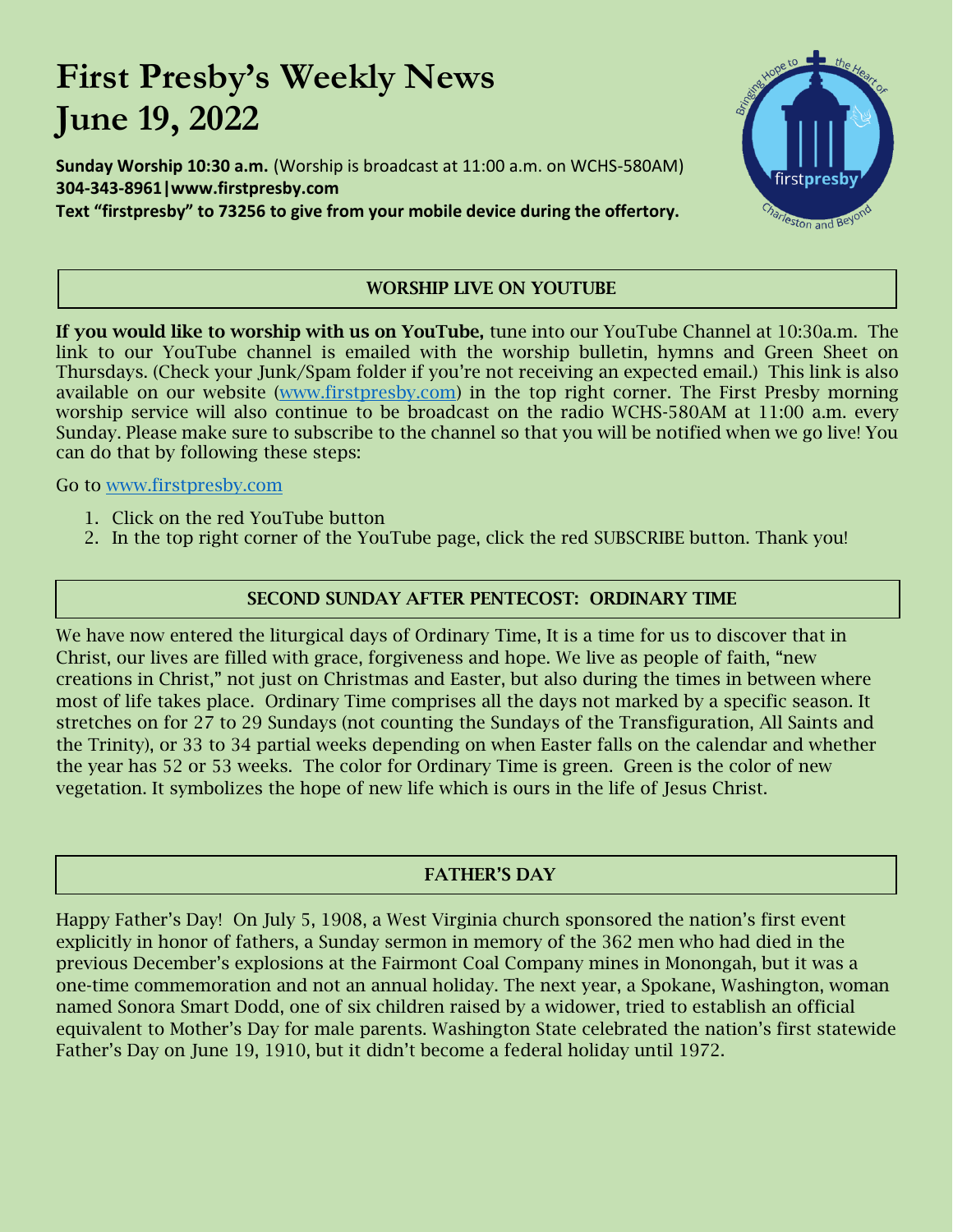#### VBS THANK YOU

Passport to Peace VBS was a big success! How can we thank all the volunteers (25), those who donated (11), teachers (6+), children (22), adult students (6), parents and all the staff for giving of their time and resources to make the return of VBS 2022 to First Presby a reality. We had a wonderful time, sung catchy songs and learned how to be God's peacemakers in the world. Thank You!

## SAFETY AND SECURITY AT FIRST PRESBY

To ensure the security of the building and the safety of our staff, please be sure that any scheduled meetings or events are listed on the church calendar. The current weekly calendar can be found in each week's Green Sheet. Please notify the church office of any additions to the calendar.

#### ORCHARD MANOR MINISTRY

Wednesday mornings, from 9:30 a.m. – 11:30 a.m., Pastor Myers will be at Orchard Manor helping to set up for their food distribution. He would love to take one or two people with him each week. If you're interested, call the church office to sign up. Pastor Myers will meet you at the church at 9:15 a.m. If you have any questions, contact Pastor Myers [pastormyers@firstpresby.com](mailto:pastormyers@firstpresby.com) or (304) 343-8961.

#### PRESBYTERY CHURCH PRAYERS

Each week we pray for other congregations in our presbytery, along with the Presbytery of West Virginia and other ministry partners. This week please pray for Bradley Presbyterian Church located in Bradley, WV and Bramwell Presbyterian Church located in Mercer County, Bramwell, WV.

#### PRESCHOOL IS HIRING!!!

The preschool has begun the search for new classroom teachers to accommodate our three new classrooms for the 2022-2023 school year. If you know someone who may feel called to join our preschool staff, please have them contact Anne Moses at [anne@firstpresby.com](mailto:anne@firstpresby.com) or search for our job postings on Indeed.

#### APNC UPDATE

The Associated Pastor Nominating Committee wishes to provide an update to the Session, congregation, and staff of First Presby with an update on our search. As of May  $16<sup>th</sup>$ , we have reviewed approximately 90 PIF's (Personal Information Form) of potential candidates. From that list we have reached out to 15 people to begin further discussion. Four of those people declined to meet with us for various reasons (i.e., illness in the family, desire to stay at current location, etc.). Five people never replied to our voicemails/emails. We have had further discussions with 6 six via Zoom. At this juncture, we have not found anyone that would be suitable for the position of Associate Pastor. Please keep us in your prayers as we continue our process of discernment.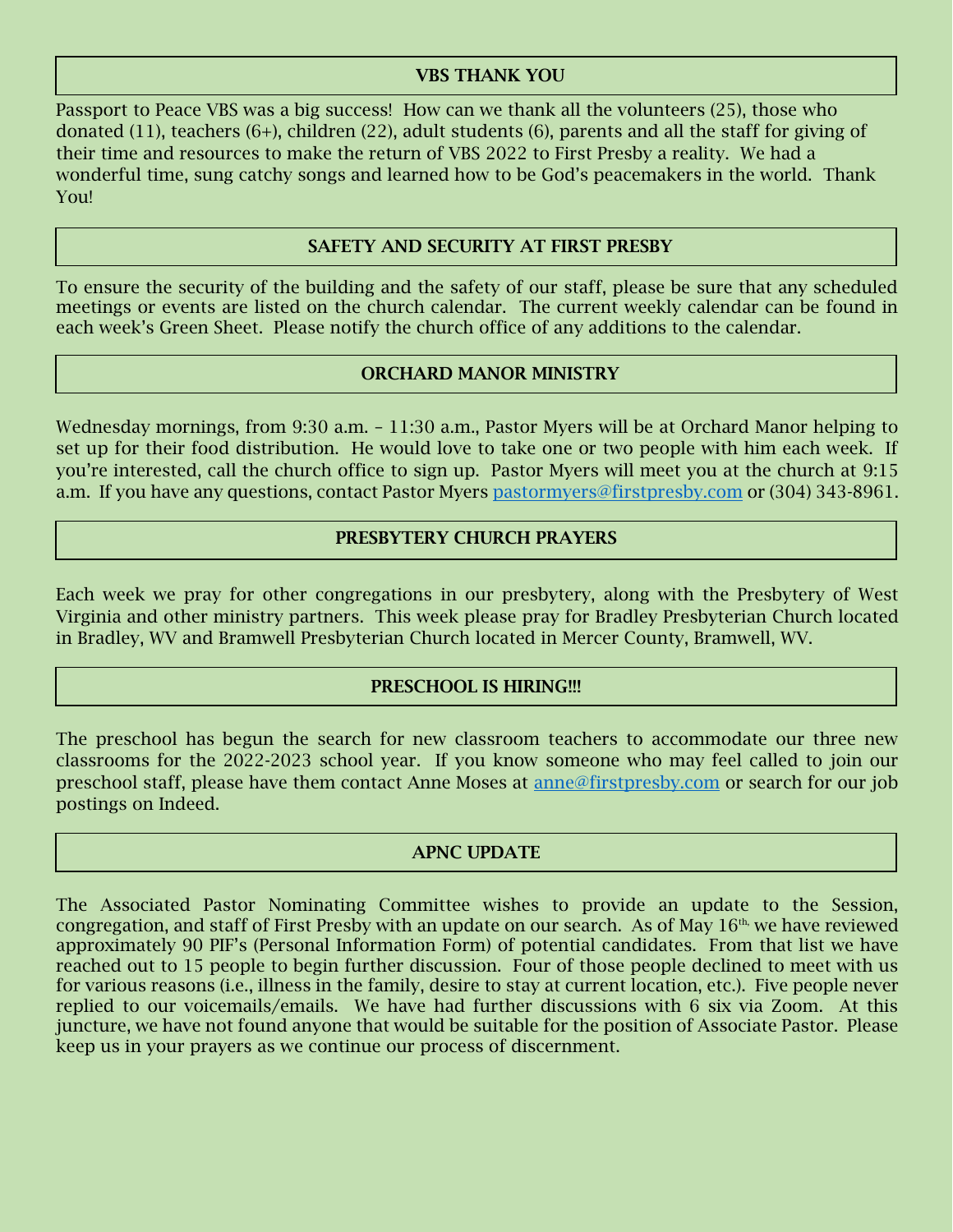#### THIS WEEK AT FIRST PRESBY

#### DAILY SCRIPTURE READING

| Sunday, June 19                                                                                        | Sunday, June 19           | Luke 12:49-56  |
|--------------------------------------------------------------------------------------------------------|---------------------------|----------------|
| 9:15 AM Sunday School<br>10:30AM Worship<br>11:00AM Worship broadcast on WCHS-580AM<br>4:00 PM Concert | Monday, June 20           | Matt.19:13-22  |
|                                                                                                        | Tuesday, June 21          | Matt. 19:23-30 |
| <u>Monday, June 20</u>                                                                                 | <b>Wednesday, June 22</b> | Matt. 20:1-16  |
| 8:30 AM Aerobics Class - Pre-K Art Rm.<br>Tuesday, June 21                                             | Thursday, June 23         | Matt. 20:17-28 |
| 10:00 AM Staff Meeting - Ruffner Rm.                                                                   | Friday, June 24           | Matt. 20:29-34 |
| <b>Wednesday, June 22</b><br>8:30 AM Aerobics - Pre-K Art Rm.                                          | Saturday, June 25         | Matt. 21:1-11  |

7:00 PM Worship & Music Committee Meeting – Ruffner Rm. Thursday, June 23

Friday, June 24 8:30 AM Aerobics – Pre-K Art Rm.

Saturday, June 25